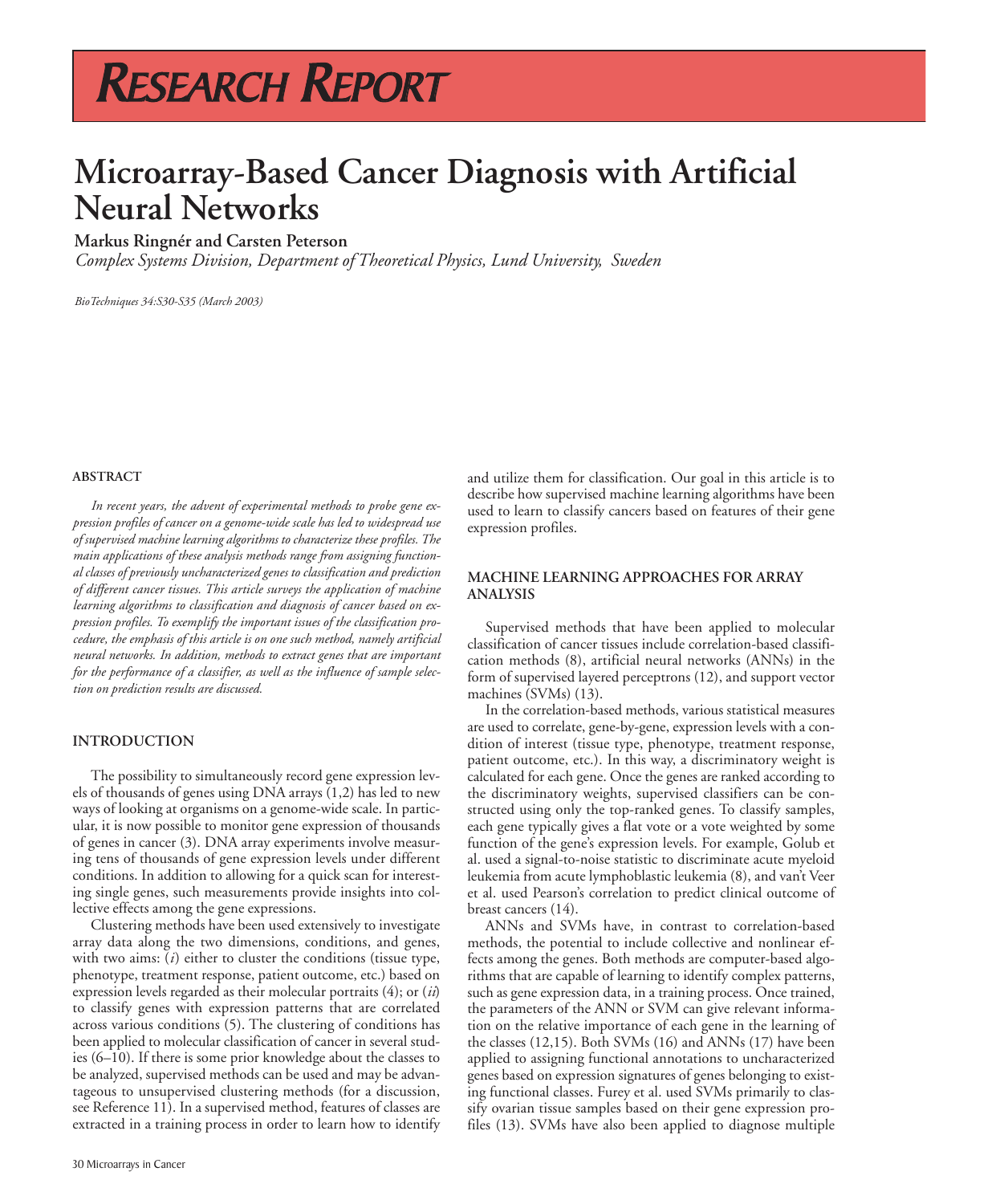common adult malignancies (15,18). ANNs have been applied to molecular classification of small round blue cell tumors (12), breast cancer (19), esophageal cancer and premalignancy (20), and colorectal lesions (21). To exemplify how machine learning methods can be used to analyze array data, we will next outline how ANNs can be used for molecular classification of cancers based on their gene expression profiles.

### **CLASSIFICATION OF TUMORS USING ANNs**

In its simplest form, so-called perceptrons (22), ANNs are just simple linear logistic regression methods. More general ANNs in the form of a multilayer perceptron (MLP) have proven to be powerful when classifying tumor array-based expression data (19) and also for applications in other biological systems (for a review see Reference 23). An MLP consists of a set of layers of units inspired by the structure and behavior of neurons in the mammal brain (Figure 1). The input data, in this case the gene expression data, is fed into the so-called input layer and triggers a response in the following so-called hidden layer(s). The response in the hidden layer(s) in turn triggers a response in the output layer. In the case of classification, each node in the output layer represents a class. The simple perceptron corresponds to the case with no hidden layer. When a gene expression pattern of a sample is fed into the MLP, ideally only the output node representing the class that the sample belongs to should respond. For calibration, samples belonging to the classes of interest are presented to the MLPs, which are trained to recognize them in a supervised fashion by a process of error minimization; the parameters of the MLPs are adjusted such that error of the output units are minimized for the calibration samples. The number of nodes in the input layer is equal to the dimension of the input data. Calibrating an MLP follows the golden rule of any data fitting process; one needs more samples than the number of tunable parameters in the model. Since the number of inputs typically far exceeds the number of samples in cancer profiling studies, one has a potential problem, and there is a risk of overfitting. There are two possible solutions to this



**Figure 1. An MLP.** Input data, in this case from gene expression measurements, is fed into a so-called input layer, triggering a response in the hidden units that subsequently results in a signal in the output layer. Each link corresponds to a parameter that is tuned such that the output signal matches labeled classes describing the measured samples (classification).

problem. First, the dimension of the data can be reduced, either by using a dimensional reduction algorithm, such as principal component analysis (PCA) (24), or by selecting a smaller set of genes as input to the classifier in a supervised way by using a discriminatory score (see e.g., Reference 8). Second, the learning process can be carefully monitored using a cross-validation scheme to avoid overtraining (12). Another advantage with using a cross-validation scheme is that it results in a set of models, each

trained on a subset of the samples, that can be used as a committee to classify test samples in a robust way (12). Typically, both measures are taken; dimensional reduction and cross-validation. After completed calibration of the ANN models, genes are ranked according to their importance for the classification. One can then remove genes from the bottom of the list to identify the optimal number of genes with respect to calibration set performance. With this procedure, two goals are achieved; one obtains an optimized classifier for diagnostic prediction with few genes, and the other singles out genes important for discovering novel biology. We next illustrate the method with two cases: (*i*) the diagnostic prediction of small round blue cell tumors (12); and (*ii*) the determination of estrogen receptor (ER) status in sporadic breast cancer (19).

In Reference 12, ANNs are used for classification and diagnostic prediction of small round blue cell tumors, which belong to four different diagnostic categories and are based on data from cDNA microarrays containing 6567 genes. To determine which genes were most important for the classification, Khan et al. analyzed the calibrated ANNs and ranked the genes according to how sensitive the output was with respect to each gene's expression level. A calibration material of 63 tumors and cell lines was used for 3-fold cross-validation training of 3750 ANNs, each of which were trained on a different subset of the samples to provide for a robust and diverse committee of ANNs, while gauging the performance of the committee vote on the validation sets. The procedure was repeated for different sets of ranked genes, where these had been successively selected from the top of the ranking lists which resulted from each committee calibration. The resulting performance, in terms of error in classification, is shown in Figure 2. As can be seen, optimal performance is obtained using 96 genes. The ANNs classified all of the 63 samples correctly. An interesting question is, to what extent could such classification results have been obtained by chance. To probe this issue, the four tumor classes are randomly relabeled, and the procedure above is repeated 1000 times for different random permutations of the sample labels. The resulting performance distribution is shown in Figure 3. As can be seen, the tail from the randomly relabeled samples is far from the predictions for the original sample labels (the vertical line indicating all 63 tumors correctly identified). The committee of models are then used on 25 blinded test samples that are provided after the calibration is frozen. It turned out that 20 of these belonged to the four categories, whereas the other 5 represented other tissues. Not only were the trained ANNs able to correctly classify the 20 tumors, but very importantly, they also rejected tissues not belonging to any of the four classes. This is possible since the signals from the ANN output nodes need not be binary, but should, for a correct classification, be close to its encoding binary value. Hence, a distance measure from the encoding value can be used to reject samples that do not confidently belong to any of the encoded groups. In terms of interpreting the underlying biology from the ranked genes, one should mention that, as an example in Reference 12, FGFR4, which is a tyrosine kinase receptor, was found to be highly expressed in rhabdomyosarcoma. This finding was confirmed at the protein level and is of therapeutic interest because of the potential role of FGFR4 in tumor growth and in prevention of terminal muscle differentiation (12). Regarding the gene rankings, it is of course possible to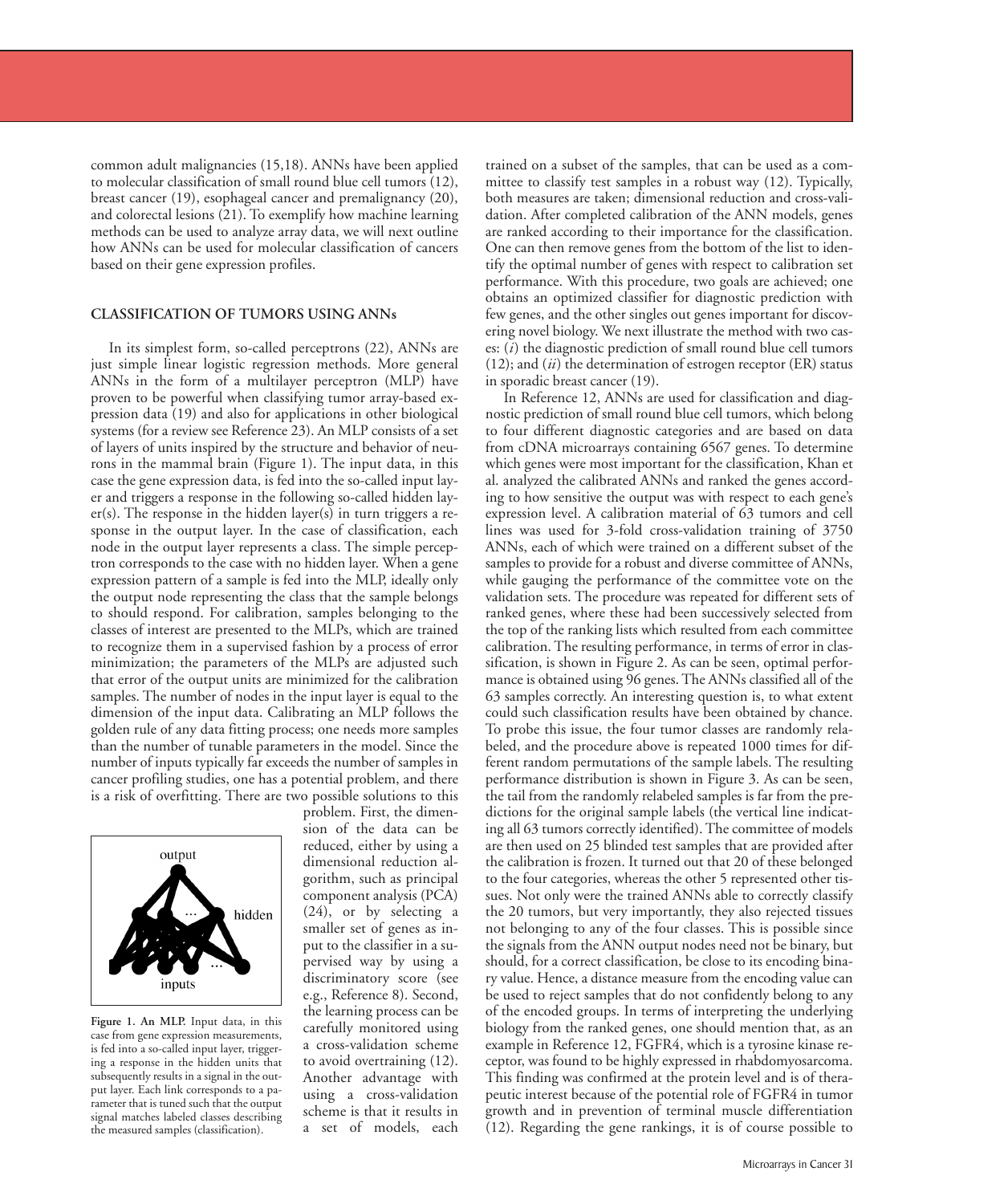# RESEARCH REPORT

rank the genes individually for each patient, thereby opening up the possibility for customized treatment.

Gruvberger et al. (19) used ANNs to investigate the phenotype associated with ER status in human breast cancer and found that the ANNs could accurately classify the 47 tumors into ERpositive and ER-negative samples. The data analyzed was from cDNA microarrays containing 6728 clones. Again, PCA preprocessing was employed to reduce the number of input variables followed by training a committee of 1250 models using 3-fold cross-validation. Also, the genes were ranked. It was found that the ANNs could accurately predict ER status even when excluding top discriminator genes, including ER and *GATA3*, for the validation, as well as a blinded test set of 11 tumors. In fact, by systematically removing genes from the top of the list, predictive power was retained down to removing more than 10% of the top genes. In Table 1, the performance of the ANNs is shown for different stages of removing genes from the top. The results are presented in terms of correctly classified test set samples and the corresponding receiver operating characteristics (ROC) areas (25). These results provided evidence that ER-positive and ER-negative tumors display remarkably different gene expression phenotypes. This procedure of establishing different distinct gene expression programs could be useful in studying cancer diseases, in which many phenotypes are involved prior to dividing up the material for diagnostic prediction studies.

### **OUTCOME PREDICTION AND THE INFLUENCE OF SAMPLE SELECTION**

An application of array analysis of cancer that attracts a lot of interest is to predict which tumors will recur. In general, tumors detected early have good clinical out-

comes, but there are no markers that will correctly predict if or when a tumor will recur. A consequence of this is that most cancer patients receive intensive treatments, often associated with severe sideeffects, with the hope of achieving a positive outcome.

MacDonald et al. identified a gene expression profile that could classify if a medulloblastoma would metastasize or not (26). Shipp et al. developed a supervised classifier that could separate cured vs. refractory disease based on expression profiles of diffuse large B cell lymphoma (27). For breast cancer, there have been studies to investigate lymph node status (28) and whether a tumor would develop metastases (14). The determination of lymph node involvement is the most important factor in disease outcome for breast cancer. West et al. managed to identify a gene expression profile that could classify their samples according to whether they, at the time of diagnosis, had metastasized to the lymph nodes or had not spread beyond the breast (28). van't Veer et al. developed a classifier

| Genes               | Correcta | ROC areab |
|---------------------|----------|-----------|
| <b>Top-100</b>      | 11       | 100%      |
| $51 - 150$          | 9        | 100%      |
| $101 - 200$         | 11       | 100%      |
| $151 - 250$         | 9        | 100%      |
| $201 - 300$         | 11       | 100%      |
| $251 - 350$         | 9        | 93%       |
| $301 - 400$         | 8        | 97%       |
| Random <sup>c</sup> | 5.5      | 53%       |

aNumber of correct classifications of 11 test samples. bThe ROC area is identical to another more intuitive measure: the probability that the ER-positive sample in a randomly chosen pair of samples, one being ER-positive and one ER-negative, is classified with the output value closest to the ER-positive category. Thus, if the ROC area is 100%, it is possible to define a cutoff for the ANN output, such that all samples are correctly classified. cResults for 100 randomly picked genes among top 401–3400.

that could separate their samples into those that developed metastases in less than 5 years and those that did not (14). The prediction accuracy of their supervised classifier was 80%–90% in a cross-validation scheme and for a blinded test set.

These studies imply that a gene expression profile present in tumors at the time of diagnosis can predict the following course



**Figure 2. Minimizing the number of genes.** The average number of misclassified samples for all models is plotted against the number of genes used in the classifier. As can be seen, using the 96 highest ranked genes results in zero misclassifications for this example. Reprinted and adapted with permission from Reference 12. ©2001 Nature Publishing Group.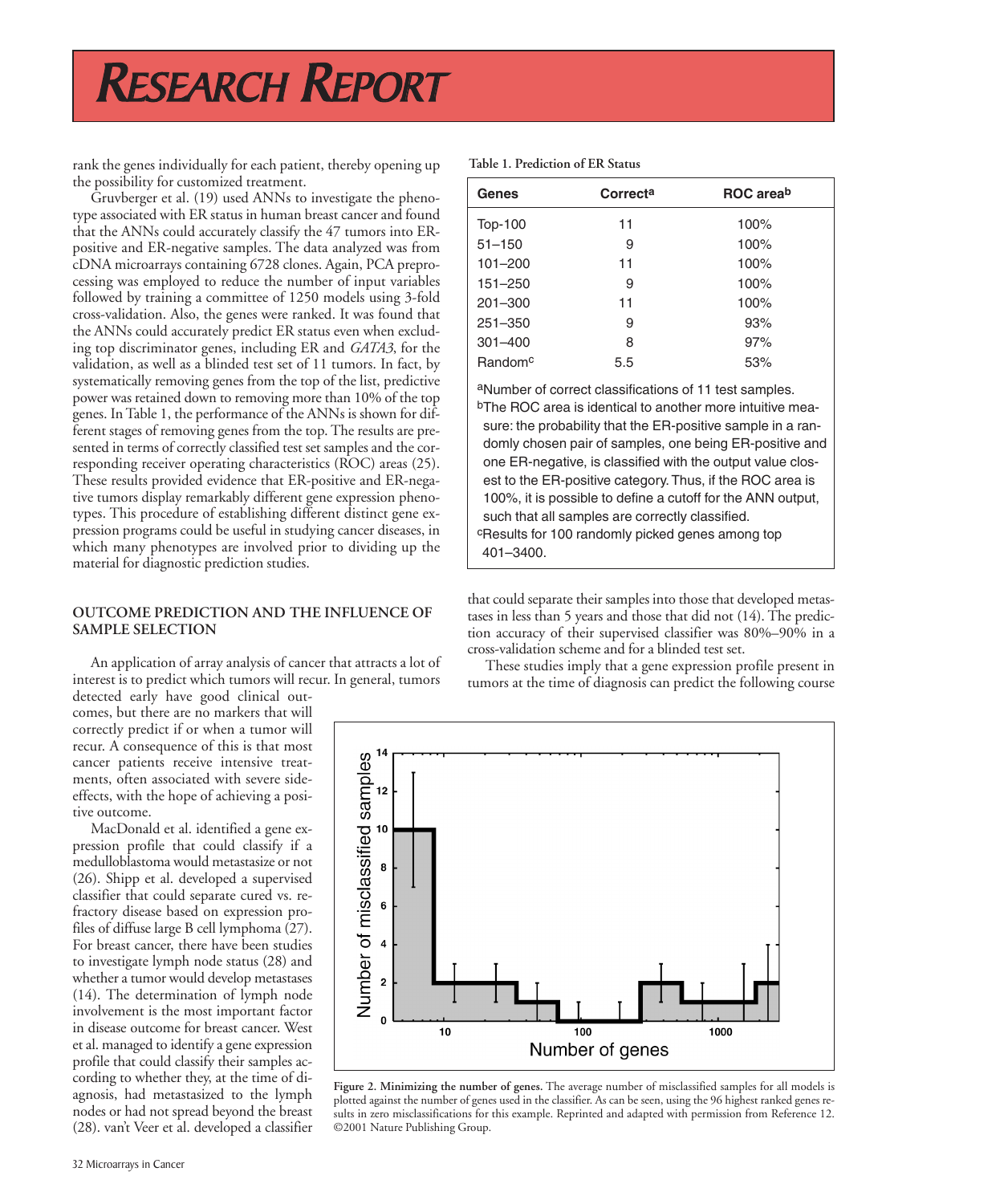# RESEARCH REPORT

of the cancer. Once these profiles are sufficiently characterized, they can be measured for primary tumors with the aim of using them in clinical decisions. Needless to say for this latter aim, one needs, as for any clinical procedure, to demonstrate sufficient sensitivity, specificity, reproducibility, robustness, and reliability. A key point here is a thorough characterization of these profiles. The studies have so far been carried out on relatively small sample sets. In the sample cohort studied by van't Veer et al., the predictor based on a set of genes with expression correlated with outcome performed better, but not significantly better, than predictors based on standard histopathological and clinical prognostic factors (14). Gruvberger et al. applied the part of the gene set used to predict outcome by van't Veer available on their own arrays on a different cohort of samples and failed to get significant outcome prediction results (29). There were important differences in the two sample cohorts. In the sample set studied by Gruvberger et al., standard prognostic markers were matched between samples in the two groups having good and bad outcome. This meant that a classifier based on standard prognostic factors could not predict outcome for these samples, in contrast to the results for the sample cohort studied by van't Veer et al. In addition, there were differences in the treatments received by the patients in the two studies. Thus, it seems that care should be taken in sample selection when defining a gene expression profile associated with outcome for breast cancers.

It should be noted that consequences of features characteristic of a specific sample set and not of a larger cohort cannot be compensated for by using a more sophisticated analysis method. In applications of any supervised method to predict disease phenotypes, the influence of the sample selection and the importance of an independent test set should be emphasized. As larger cohorts of samples are studied, we will see if expression profiles present in tumors at the time of diagnosis will become better characterized and allow for expression signatures to add to standard factors in decisions to direct treatment. In particular, age, disease stage, and other patient characteristics should be representative of the spectrum of patients. Furthermore, many of the microarray-based studies have so far analyzed patients that have undergone different therapies, which may confound outcome expression signatures.

### **OUTLOOK**

Array-based technologies hold great promise for the diagnosis and prognosis of disease outcomes. As with any microarray application, care has to be exercised in all steps of the experiment and analysis, including: (*i*) sample selection; (*ii*) experimental design; (*iii*) proper preprocessing and normalization of the raw data (30); and (*iv*) good practice when it comes to employing appropriate data mining methods, including validation procedures. Recently, supervised machine learning classification techniques have been used successfully in studies in which there are data to guide the analysis. In the case of cancer diagnoses,

> one often has such data. The aim is to use available data such as patient survival, treatment response, etc., to train an algorithm to recognize patterns in the expression profiles that can be utilized to diagnose and make predictions for unknown cases. For these applications, supervised methods, such as ANNs, are proving to be more effective than unsupervised clustering methods. Nevertheless, it seems, as has often been the case in clinical research, that issues of sample selection are at least as critical as the choice of analysis method for array-based approaches to fulfill their promise for clinical applications.

### **ACKNOWLEDGMENTS**

We would like to thank P. Edén, S. Gruvberger, P. Johansson, J. Khan, and P. Meltzer for valuable discussions. This work was in part supported by the Knut and Alice Wallenberg Foundation through the SWE-GENE consortium.



**Figure 3. Random permutation test.** Validation results for randomly permuted sample labels (disease category) using a committee of ANNs from a 3-fold cross-validation scheme. The number of correctly classified samples is histogrammed for the random permutations. Typically, 20 samples are correctly classified for a random permutation, whereas all 63 samples are correct for the diagnostic categories (vertical line). Reprinted with permission from Reference 31. ©2002 Kluwer Academic Publishers.